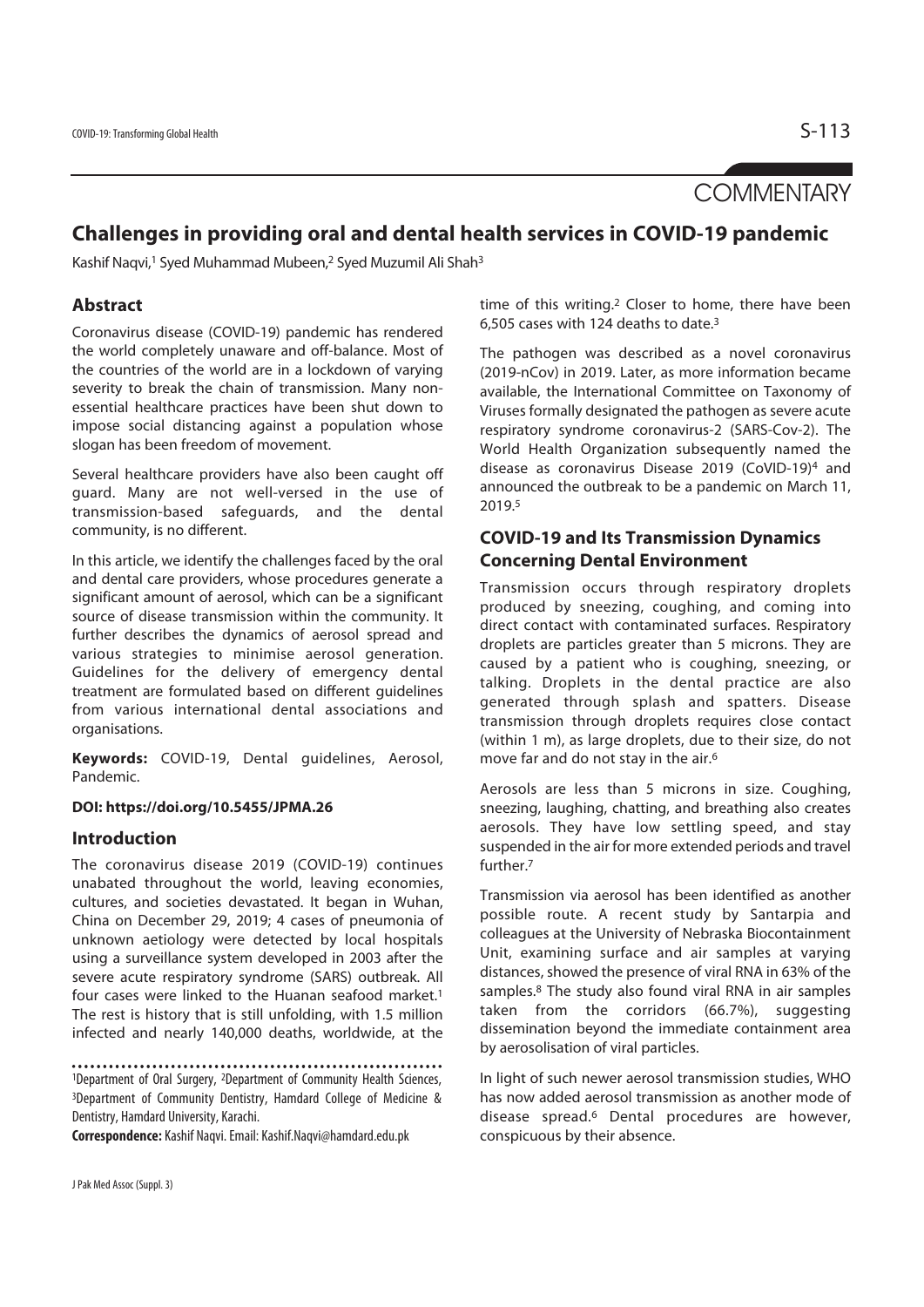The vast majority of dental procedures produce a significant amount of droplets, spatters, splashes, and bioaerosol. Collectively, such methods can be referred to as aerosol-generating procedures' or in short, AGP.

Few studies have been performed to research the distribution of aerosol dynamics in dental practice. Studies showed large bacterial loads, 2433 CFU/m3, in samples obtained up to 2 m from the patient when AGP was performed. Besides, samples collected after 20 min of AGP, also demonstrated a significant presence of bioload (1254 CFU/m3 - 1433 CFU/m3). However, samples were found to be overwhelmingly negative, after work surfaces were disinfected. Samples collected from the underside of the face shield, worn by the user at the time of AGP, showed substantially low bioload (34 CFU/m3).9,10

Adding fuel to the fire, it is becoming clear that viral shedding occurs in the absence of symptoms.11 This alone is not only an infection control nightmare, but it should make us, dentists, realise that we need to treat every patient as 'potentially infected' and use transmissionbased precautions.

In a real-life scenario, this means that there is still a chance for airborne exposure at the end of an AGP, when the dentist removes face protection. The bioaerosol can move further to general patient waiting areas, where none of the patients have barrier protection. Airflow modelling studies conducted in Hong Kong at the time of SARS-CoV-1 outbreak found that residents on upper floors were at risk of infection from infected residents on lower levels, as bioaerosol was travelled up in warm polluted air.12 Within the dental environment, the condition gets further complicated if the next patient is seated within 30 minutes of the previous one's departure, as studies have shown that air remains polluted within the limits of dental surgery.10

COVID-19 is the third major infectious communicable disease outbreak since the beginning of the century; SARS occurred in 2003 and Middle East respiratory syndrome (MERS) in 2012. In the case of the COVID-19 pandemic, the dental environment can be a possible nidus to promote the spread of disease.

The dentist in particular, and the dental community in general, need to understand the potentially devastating role that a poorly managed dental environment can play in the spread of COVID-19. Only by understanding the propagation mechanisms within the dental practice environment, should we expect to play our part in helping to minimize the spread of this outbreak.

# **Strategies To Reduce Spread Of Aerosol In Dental Practice**

It seems clear that the key source of infection spread in dental practices is bioaerosol. Other causes of contamination, such as work surfaces and infected instruments, are typically well-managed, as most dental practices follow standard protocols prescribed for surface disinfection and instrument sterilization. Bioaerosol transmission tends to be the weakest link in the transmission chain. Various strategies can be employed in dental practices to reduce the generation of bioaerosol.

## **Pre-procedural mouthwash:**

A 20-30 second mouth rinse has been shown to reduce bioload within the dentally generated aerosol.<sup>13</sup> However it is not yet clear whether this will affect viruses and bacteria harboured in the nasopharynx. Surprisingly, Xu and colleagues have reported the existence of SARS-CoV-2 cell receptor, called angiotensin-converting enzyme II (ACE2) in oral mucosa and tongue.14 A mouth rinse with either 0.2% chlorhexidine (CHX) or 0.2% povidone-iodine or 1% hydrogen peroxide is nevertheless suggested.15

## **Use of rubber dam:**

The use of rubber dam effectively removes bioaerosol by building a physical barrier between the oral cavity and the environment. The aerosol that will be produced will contain airborne tooth dust, organisms contained within the tooth itself, and any bacterial within water coolant coming from the dental unit water lines.13 Rubber dam, however, cannot be used for most oral surgical procedures and procedures that have a subgingival component.

# **Use of high volume evacuator:**

High volume evacuator (HVE) is successful in removing aerosol just as it is becoming airborne. It is 90% effective.13 The saliva ejector is not considered as HVE. Both of these devices are usually installed in modern dental units. During an AGP, the dental assistant usually tucks the saliva ejector in the posterior part of the oral cavity, and then holds the HVE in such a way that its vacuum evacuates the aerosol that is being formed. It means that 4-handed dentistry has to be part of the procedure instead of working without an assistant.

# **HEPA filters:**

High-efficiency particulate air (HEPA) filter separates polluted air from the dental operatory. While they effectively reduce airborne contamination, their use in our local setting is unheard of due to their high costs.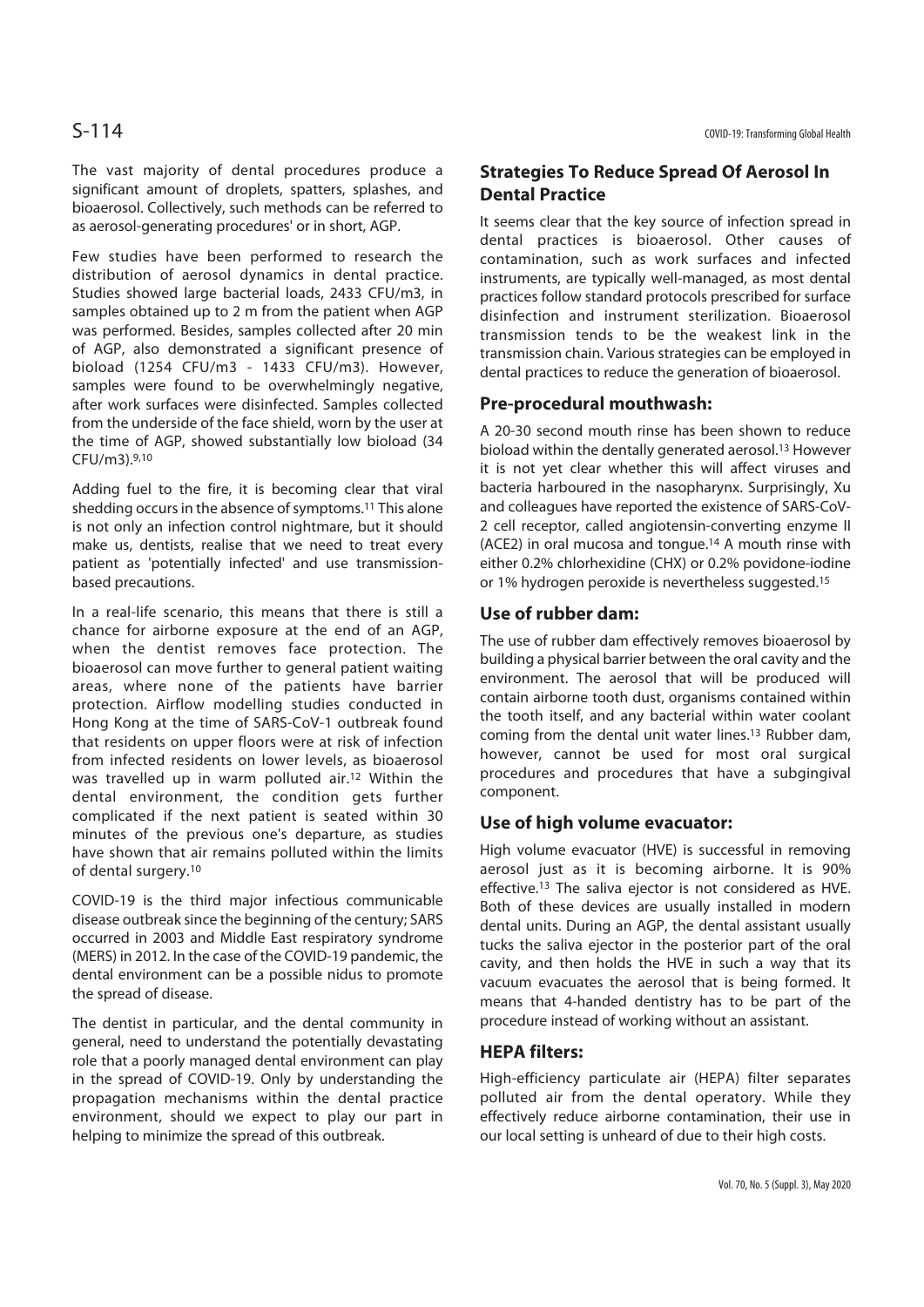# **Suggested Guidelines For Managing Dental Care In COVID-19 Pandemic**

In the context of Pakistan, there are no formal national dental guidelines. Therefore, we looked at the American recommendations, the Australian Dental Association, and the National Health Service UK guidelines, and sought to formulate strategies that could be used in our context, so that our dental community continues to care for our patients.15-17

Leading dental associations around the world have advised deferral of any non-urgent dental care. Please note that the recommendations are interim and are constantly evolving. The reader is directed to review the current information by accessing the respective web resources listed in the reference section of this article.

## **Prioritize urgent care:**

This disease is highly infectious, and there is more evidence that not only symptomatic patients, but presymptomatic ones are capable of shedding the virus.11 As a result, only urgent and emergency care should be given, concentrating on relief of acute pain and infection, using limited AGP. For examples of what constitutes a dental emergency, see Box-1.

Medication for pain relief and infection can be given through a video call by the dentist where possible. One of the authors routinely asks patients to first send a picture or make a video of the area of concern and, in most cases, the prescription of pain relief and/or antibiotic solves the problem without physically calling the patient in.

**Box-1:** Some common examples of dental emergency.15,16

### $\overline{\bullet}$  Acute dental pain

- $\bullet$  Uncontrolled bleeding
- Dental abscess, where potential for airway compromise is deemed to be present
- $\bullet$  Dental trauma and facial trauma
- $\triangleq$  Replacing lost temporary filling on endodontic access cavity
- $\bullet$  Snipping or adjusting orthodontic wires causing ulceration of oral mucosa
- Medically compromised patients with dental problems, which may compromise their systemic disease
- <sup>u</sup> Managing dental concerns of patients referred by medical colleagues for medically necessary dental care, e.g., patients about to undergo cardiac valve replacement or head and neck radiotherapy

### **NOTE:**

- 1. We recommend to use only minimally invasive procedures, with minimal aerosol generation that focuses on alleviating pain and infection
- 2. This is not a complete list, and the dentist is advised to use discretion to decide what is or is not a dental emergency

## **Screening for COVID-19 status:**

If the patient considers it necessary to visit the dental clinic, every effort should be made to assess the risk of COVID-19 by telephone or video call. See Box-2 for questions on screening.

**Box-2:** Examples of questions to ask to ascertain risk of COVID-19.15,22

- $\bullet$  Overseas travel in the past 14 days
- ◆ Symptoms of fever, cough, sore throat or shortness of breath
- Any contact with a confirmed or suspected case of CoVID-19 in the past 14 days
- $\bullet$  Engaged in public dealing, e.g., bank teller, general physician
- $\bullet$  Participated in a large public gathering in the past 14 days
- Daily or frequent use of public transport

## **Waiting room and arrival protocols:**

 $\triangle$  Remove all unnecessary items in the waiting room like reading materials and toys

 $\bullet$  Adjust the distance between seats to at least 1.5 - 2 meters

 $\bullet$  Regularly wipe down all surfaces with more than 60% alcohol wipe or 0.1% sodium hypochlorite

 $\bullet$  On arrival, the patient should use alcohol-based hand rub (AHBR)

 $\bullet$  The patient should be given a surgical mask while seated in the waiting room. There is proof that the virus is aerosolized by talking and coughing, and the use of facemask decreases the measurable amount of virus in respiratory droplets and aerosols.8,18 This will protect all those sitting in the waiting room.

# **How to provide emergency dental treatment, when an aerosol-generating procedure is anticipated?**

All dental treatment is given with 'transmission based, contact and droplet precautions' in addition to the standard or commonly known universal precautions. Use appropriate personal protective equipment (PPE); this includes fluid-impervious disposable long-sleeved surgical gown, gloves, and eye protection.

Regarding airborne precaution, all personnel involved in the procedures should use N95 or FFP2/P2, which has been previously fit-tested and seal-checked at the time of use. It is recommended that a surgical mask and a face visor/shield be used over the respirator. This will reduce contamination and increase its durability, particularly when these respirators are acutely deficient. Using these additional measures, the use of the respirator may be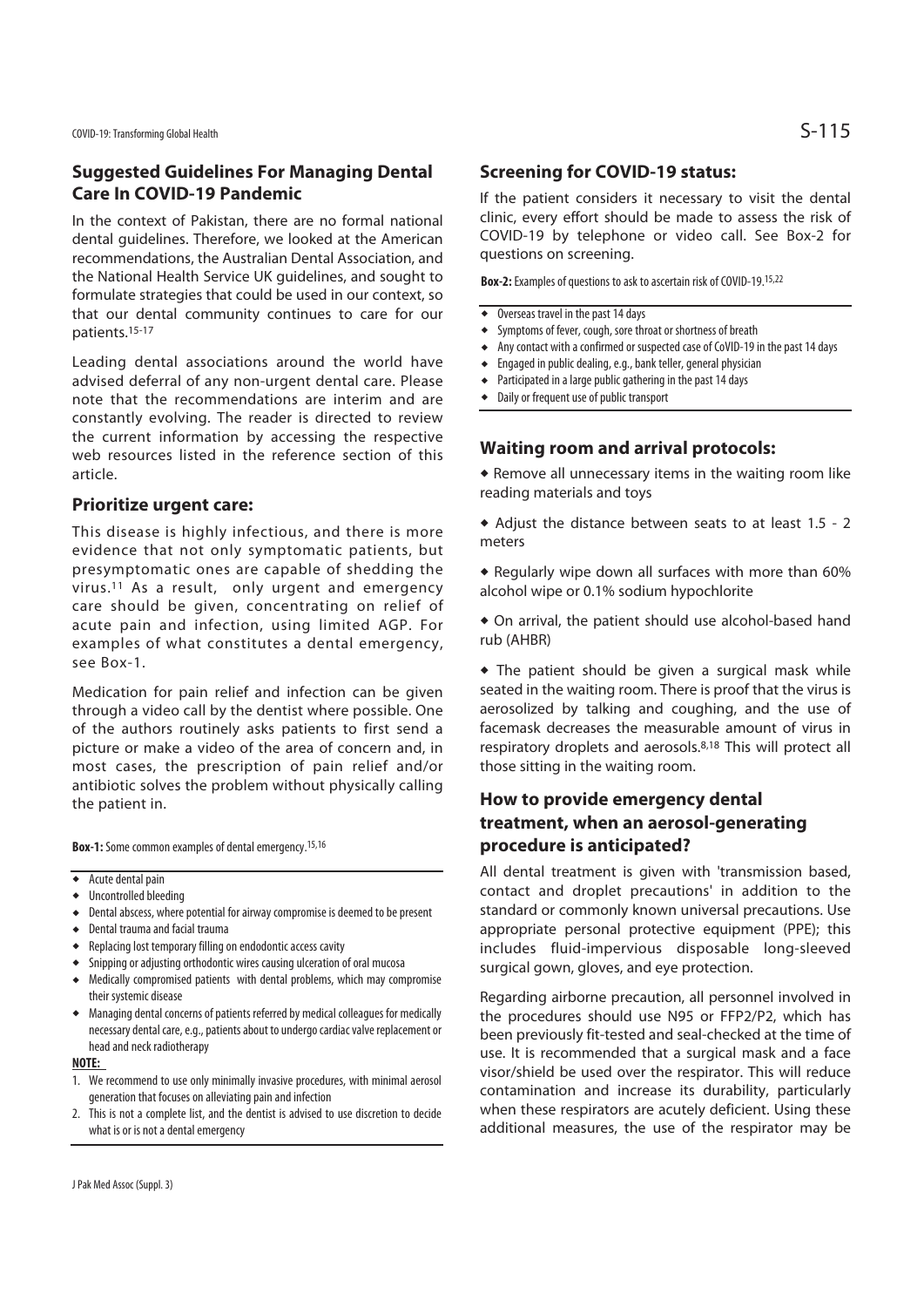prolonged for the remainder of a session.19,20

When the patient enters the operatory, ask the patient to wash their hands before sitting in the dental chair. This is going to preserve ABHR. Most of the dental offices have a washbasin inside their operatories.

A pre-procedural oral rinse with 0.2% chlorhexidine (0.2% povidone-iodine or 1% hydrogen peroxide could also given) should then be administered to the patient for 2 minutes. Although its effectiveness against SARS-CoV-2 has yet to be determined.16

The following should be utilised during procedure:

- $\bullet$  High volume evacuation to maximize the capture of aerosol during the procedure
- $\triangle$  Rubber dam wherever its use is possible
- $\triangle$  4-handed dentistry

Using handpieces fitted with anti-retraction or anti-reflux valves are very strongly recommended. This prevents the aspiration of bioaerosol into the dental unit's air and water lines. Hence for the next patient, the potential of disease transmission from procedurally generated aerosol is greatly reduced.21 The installation of these antretraction valves in dental handpieces and waterlines is not a common practice in our country. It is therefore recommended that this device be incorporated into our everyday practice.

Minimize the use of 3-in-1 syringe as it causes the forceful ejection of aerosol. Intraoral radiographs should be avoided as placement of intraoral X-ray films or sensors can cause some patients to cough.

At the end of the procedure, use two complete cycles of surface cleaning using high-level disinfectant solutions or wipes. Place all clinical waste into a separate doublelayered yellow bag that is sealed with gooseneck ligation. This can then be put in the appropriate clinical waste bin for further disposal according to local medical waste management protocols.21

Consider allowing at least 20 minutes before seating the next patient. Open any windows to the outside, if present. This will allow complete air change within the operatory.

# **The Dental Team:**

Ensure education of the entire dental team in transmission-based precautions. Staff with comorbidities and who are pregnant may be asked to stay away from dental practices. Workers experiencing flu-like symptoms should not report to work and should self-quarantine for

at least two weeks.

# **Conclusion**

This is a time of uncertainty and a great deal of anxiety. Lack of guidance at local, regional, and national levels can create a dangerous situation in which dentists can spread the transmission of COVID-19 to the population. Through keeping up with current international recommendations, we can respond to the urgent oral and dental needs of our patients, keeping ourselves, our families, and our communities healthy and safe. This unfortunate event can act as a wake-up call for our dental profession. It should galvanize us into a single professional body, a body that advocates for both the dental professional and the patient. Too many opportunities have been lost in the past - let us not waste this one too!

## **References**

- 1. Li Q, Guan X, Wu P, Wang X, Zhou L, Tong Y, et al. Early transmission dynamics in Wuhan, China, of novel coronavirusinfected pneumonia. N Engl J Med 2020;382:1199-1207. doi: 10.1056/NEJMoa2001316.
- 2. Coronavirus Resource Center. COVID-19 Case Tracker. [Internet] Johns Hopkins Coronavirus Resource Center [updated 2020 Apr 18; cited 2020 Apr 20]. Available from URL: https://coronavirus.jhu.edu/
- 3. COVID-19 Health Advisory Platform by Ministry of National Health Services Regulations and Coordination [Internet] Government of Pakistan [updated 2020 Apr 13; cited 2020 Apr 20]. Available from: http://covid.gov.pk/
- 4. Coronaviridae Study Group of the International Committee on Taxonomy of V. The species severe acute respiratory syndromerelated coronavirus: classifying 2019-nCoV and naming it SARS-CoV-2. Nat Microbiol 2020;5:536-544. doi: 10.1038/s41564-020- 0695-z.
- 5. WHO Director-General's opening remarks at the media briefing on COVID-19 - 11 March 2020 [Internet] World Health Organization; 2020 Mar 11 [cited 2020 Apr 20]. Available from: https://www.who.int/dg/speeches/detail/who-director-generals-opening-remarks-at-the-media-briefing-on-covid-19---11 march-2020
- 6. WHO. Modes of transmission of virus causing COVID-19: implications for IPC precaution recommendations [Internet] World Health Organization; 2020 Mar 29 [cited 2020 Apr 20]. Available from URL: https://www.who.int/newsroom/commentaries/detail/modes-of-transmission-of-viruscausing-covid-19-implications-for-ipc-precautionrecommendations
- 7. Ge Z-y, Yang L-m, Xia J-j, Fu X-h, Zhang Y-z. Possible aerosol transmission of COVID-19 and special precautions in dentistry. J Zhejiang Univ Sci B 2020:1-8. doi: 10.1631/jzus.B2010010
- 8. Santarpia JL, Rivera DN, Herrera V, Morwitzer MJ, Creager H, Santarpia GW, et al. Transmission potential of SARS-CoV-2 in viral shedding observed at the University of Nebraska Medical Center. medRxiv 2020:2020.03.23.20039446. doi: 10.1101/2020.03.23.20039446
- 9. Rautemaa R, Nordberg A, Wuolijoki-Saaristo K, Meurman JH. Bacterial aerosols in dental practice - a potential hospital infection problem? J Hosp Infect 2006;64:76-81. doi: 10.1016/j.jhin.2006.04.011.
- 10. Chuang C-Y, Cheng H-C, Yang S, Fang W, Hung P-C, Chuang S-Y. Investigation of the spreading characteristics of bacterial aerosol contamination during dental scaling treatment. J Dent Sci